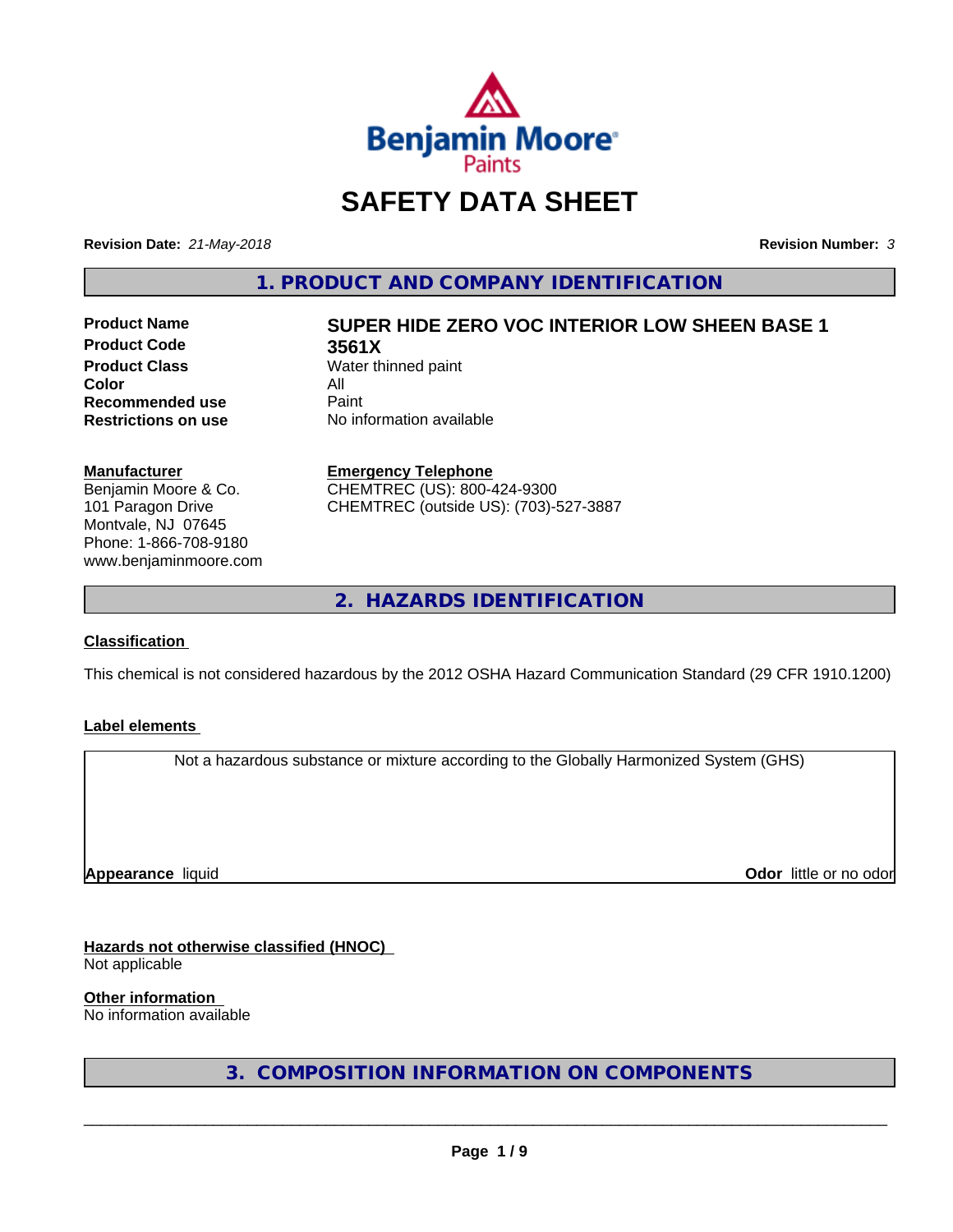| <b>Chemical name</b> | CAS No.    | Weight-% |
|----------------------|------------|----------|
| Titanium dioxide     | 13463-67-7 | ט ו      |
| Barium sulfate       | 7727-43-7  | ◡        |
| Limestone            | 1317-65-3  |          |
| Silica, amorphous    | 7631-86-9  |          |
| Ammonia              | 7664-41-7  | U.O      |

\_\_\_\_\_\_\_\_\_\_\_\_\_\_\_\_\_\_\_\_\_\_\_\_\_\_\_\_\_\_\_\_\_\_\_\_\_\_\_\_\_\_\_\_\_\_\_\_\_\_\_\_\_\_\_\_\_\_\_\_\_\_\_\_\_\_\_\_\_\_\_\_\_\_\_\_\_\_\_\_\_\_\_\_\_\_\_\_\_\_\_\_\_

|                                                  | 4. FIRST AID MEASURES                                                                                    |
|--------------------------------------------------|----------------------------------------------------------------------------------------------------------|
| <b>General Advice</b>                            | No hazards which require special first aid measures.                                                     |
| <b>Eye Contact</b>                               | Rinse thoroughly with plenty of water for at least 15 minutes and consult a<br>physician.                |
| <b>Skin Contact</b>                              | Wash off immediately with soap and plenty of water while removing all<br>contaminated clothes and shoes. |
| <b>Inhalation</b>                                | Move to fresh air. If symptoms persist, call a physician.                                                |
| Ingestion                                        | Clean mouth with water and afterwards drink plenty of water. Consult a physician<br>if necessary.        |
| <b>Most Important</b><br><b>Symptoms/Effects</b> | None known.                                                                                              |
| <b>Notes To Physician</b>                        | Treat symptomatically.                                                                                   |

**5. FIRE-FIGHTING MEASURES**

| <b>Suitable Extinguishing Media</b>                                              | Use extinguishing measures that are appropriate to local<br>circumstances and the surrounding environment.                                   |
|----------------------------------------------------------------------------------|----------------------------------------------------------------------------------------------------------------------------------------------|
| <b>Protective Equipment And Precautions For</b><br><b>Firefighters</b>           | As in any fire, wear self-contained breathing apparatus<br>pressure-demand, MSHA/NIOSH (approved or equivalent)<br>and full protective gear. |
| <b>Specific Hazards Arising From The Chemical</b>                                | Closed containers may rupture if exposed to fire or<br>extreme heat.                                                                         |
| <b>Sensitivity To Mechanical Impact</b>                                          | No.                                                                                                                                          |
| <b>Sensitivity To Static Discharge</b>                                           | No.                                                                                                                                          |
| <b>Flash Point Data</b><br>Flash Point (°F)<br>Flash Point (°C)<br><b>Method</b> | Not applicable<br>Not applicable<br>Not applicable                                                                                           |
| <b>Flammability Limits In Air</b>                                                |                                                                                                                                              |
| Lower flammability limit:                                                        | Not applicable                                                                                                                               |
|                                                                                  |                                                                                                                                              |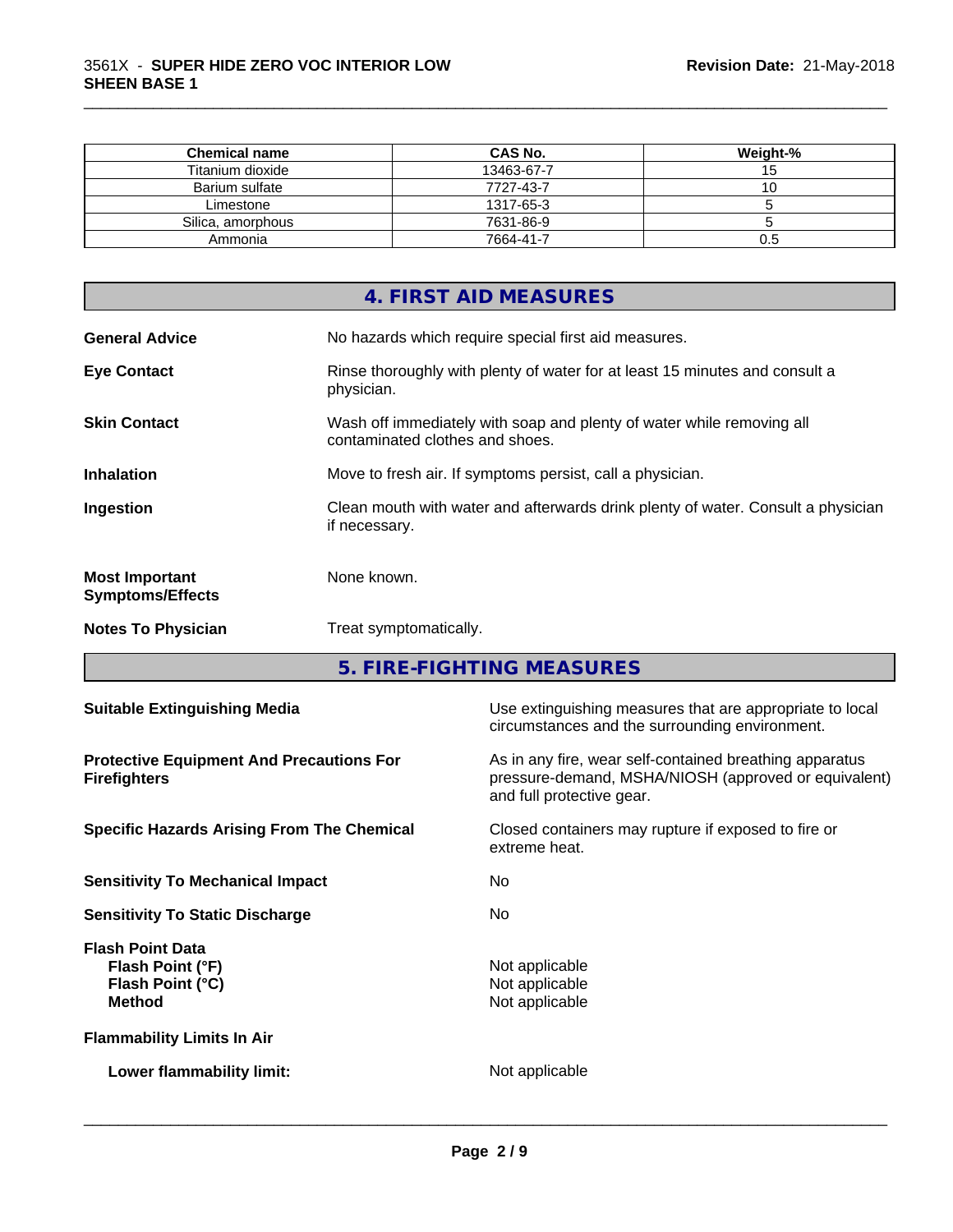# **Upper flammability limit:** Not applicable

| NFPA | Health: | <b>Flammability: 0</b> | <b>Instability: 0</b> | <b>Special: Not Applicable</b> |
|------|---------|------------------------|-----------------------|--------------------------------|
|      |         |                        |                       |                                |

\_\_\_\_\_\_\_\_\_\_\_\_\_\_\_\_\_\_\_\_\_\_\_\_\_\_\_\_\_\_\_\_\_\_\_\_\_\_\_\_\_\_\_\_\_\_\_\_\_\_\_\_\_\_\_\_\_\_\_\_\_\_\_\_\_\_\_\_\_\_\_\_\_\_\_\_\_\_\_\_\_\_\_\_\_\_\_\_\_\_\_\_\_

#### **NFPA Legend**

- 0 Not Hazardous
- 1 Slightly
- 2 Moderate
- 3 High
- 4 Severe

*The ratings assigned are only suggested ratings, the contractor/employer has ultimate responsibilities for NFPA ratings where this system is used.*

*Additional information regarding the NFPA rating system is available from the National Fire Protection Agency (NFPA) at www.nfpa.org.*

# **6. ACCIDENTAL RELEASE MEASURES**

| <b>Personal Precautions</b>      | Avoid contact with skin, eyes and clothing. Ensure adequate ventilation.                                                                                                         |  |
|----------------------------------|----------------------------------------------------------------------------------------------------------------------------------------------------------------------------------|--|
| <b>Other Information</b>         | Prevent further leakage or spillage if safe to do so.                                                                                                                            |  |
| <b>Environmental precautions</b> | See Section 12 for additional Ecological Information.                                                                                                                            |  |
| <b>Methods For Clean-Up</b>      | Soak up with inert absorbent material. Sweep up and shovel into suitable<br>containers for disposal.                                                                             |  |
|                                  | 7. HANDLING AND STORAGE                                                                                                                                                          |  |
| <b>Handling</b>                  | Avoid contact with skin, eyes and clothing. Avoid breathing vapors, spray mists or<br>sanding dust. In case of insufficient ventilation, wear suitable respiratory<br>equipment. |  |
| <b>Storage</b>                   | Keep container tightly closed. Keep out of the reach of children.                                                                                                                |  |
| <b>Incompatible Materials</b>    | No information available                                                                                                                                                         |  |

# **8. EXPOSURE CONTROLS/PERSONAL PROTECTION**

#### **Exposure Limits**

| <b>Chemical name</b> | <b>ACGIH TLV</b>           | <b>OSHA PEL</b>            |
|----------------------|----------------------------|----------------------------|
| Titanium dioxide     | 10 mg/m <sup>3</sup> - TWA | 15 mg/m <sup>3</sup> - TWA |
| Barium sulfate       | $5 \text{ mg/m}^3$ - TWA   | 15 mg/m $3$ - TWA          |
|                      |                            | $5 \text{ mg/m}^3$ - TWA   |
| Limestone            | N/E                        | 15 mg/m $3$ - TWA          |
|                      |                            | 5 mg/m <sup>3</sup> - TWA  |
| Silica, amorphous    | N/E                        | 20 mppcf - TWA             |
| Ammonia              | 25 ppm - TWA               | 50 ppm - TWA               |
|                      | 35 ppm - STEL              | 35 mg/m <sup>3</sup> - TWA |

#### **Legend**

ACGIH - American Conference of Governmental Industrial Hygienists Exposure Limits

OSHA - Occupational Safety & Health Administration Exposure Limits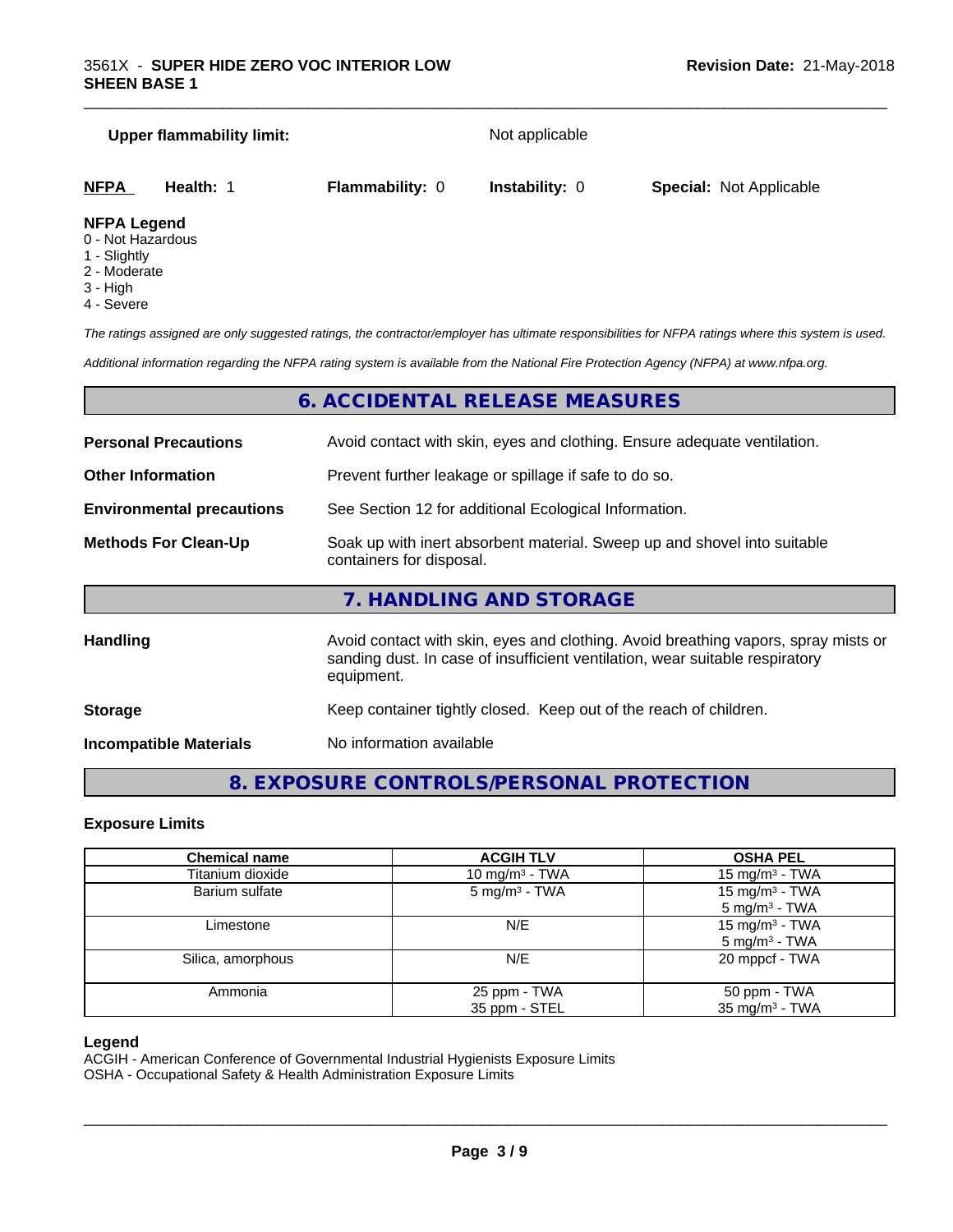N/E - Not Established

| <b>Engineering Measures</b>          | Ensure adequate ventilation, especially in confined areas.                                                                          |
|--------------------------------------|-------------------------------------------------------------------------------------------------------------------------------------|
| <b>Personal Protective Equipment</b> |                                                                                                                                     |
| <b>Eye/Face Protection</b>           | Safety glasses with side-shields.                                                                                                   |
| <b>Skin Protection</b>               | Protective gloves and impervious clothing.                                                                                          |
| <b>Respiratory Protection</b>        | In case of insufficient ventilation wear suitable respiratory equipment.                                                            |
| <b>Hygiene Measures</b>              | Avoid contact with skin, eyes and clothing. Remove and wash contaminated<br>clothing before re-use. Wash thoroughly after handling. |

\_\_\_\_\_\_\_\_\_\_\_\_\_\_\_\_\_\_\_\_\_\_\_\_\_\_\_\_\_\_\_\_\_\_\_\_\_\_\_\_\_\_\_\_\_\_\_\_\_\_\_\_\_\_\_\_\_\_\_\_\_\_\_\_\_\_\_\_\_\_\_\_\_\_\_\_\_\_\_\_\_\_\_\_\_\_\_\_\_\_\_\_\_

# **9. PHYSICAL AND CHEMICAL PROPERTIES**

| Appearance                           | liquid                   |
|--------------------------------------|--------------------------|
| Odor                                 | little or no odor        |
| <b>Odor Threshold</b>                | No information available |
| Density (Ibs/gal)                    | $10.5 - 10.9$            |
| <b>Specific Gravity</b>              | $1.25 - 1.29$            |
| рH                                   | No information available |
| <b>Viscosity (cps)</b>               | No information available |
| Solubility(ies)                      | No information available |
| <b>Water solubility</b>              | No information available |
| <b>Evaporation Rate</b>              | No information available |
| Vapor pressure @20 °C (kPa)          | No information available |
| Vapor density                        | No information available |
| Wt. % Solids                         | $45 - 55$                |
| Vol. % Solids                        | $30 - 40$                |
| Wt. % Volatiles                      | $45 - 55$                |
| Vol. % Volatiles                     | $60 - 70$                |
| <b>VOC Regulatory Limit (g/L)</b>    | < 5                      |
| <b>Boiling Point (°F)</b>            | 212                      |
| <b>Boiling Point (°C)</b>            | 100                      |
| <b>Freezing Point (°F)</b>           | 32                       |
| <b>Freezing Point (°C)</b>           | $\Omega$                 |
| Flash Point (°F)                     | Not applicable           |
| Flash Point (°C)                     | Not applicable           |
| <b>Method</b>                        | Not applicable           |
| Flammability (solid, gas)            | Not applicable           |
| <b>Upper flammability limit:</b>     | Not applicable           |
| Lower flammability limit:            | Not applicable           |
| <b>Autoignition Temperature (°F)</b> | No information available |
| <b>Autoignition Temperature (°C)</b> | No information available |
| Decomposition Temperature (°F)       | No information available |
| Decomposition Temperature (°C)       | No information available |
| <b>Partition coefficient</b>         | No information available |

**10. STABILITY AND REACTIVITY**

**Reactivity Not Applicable** Not Applicable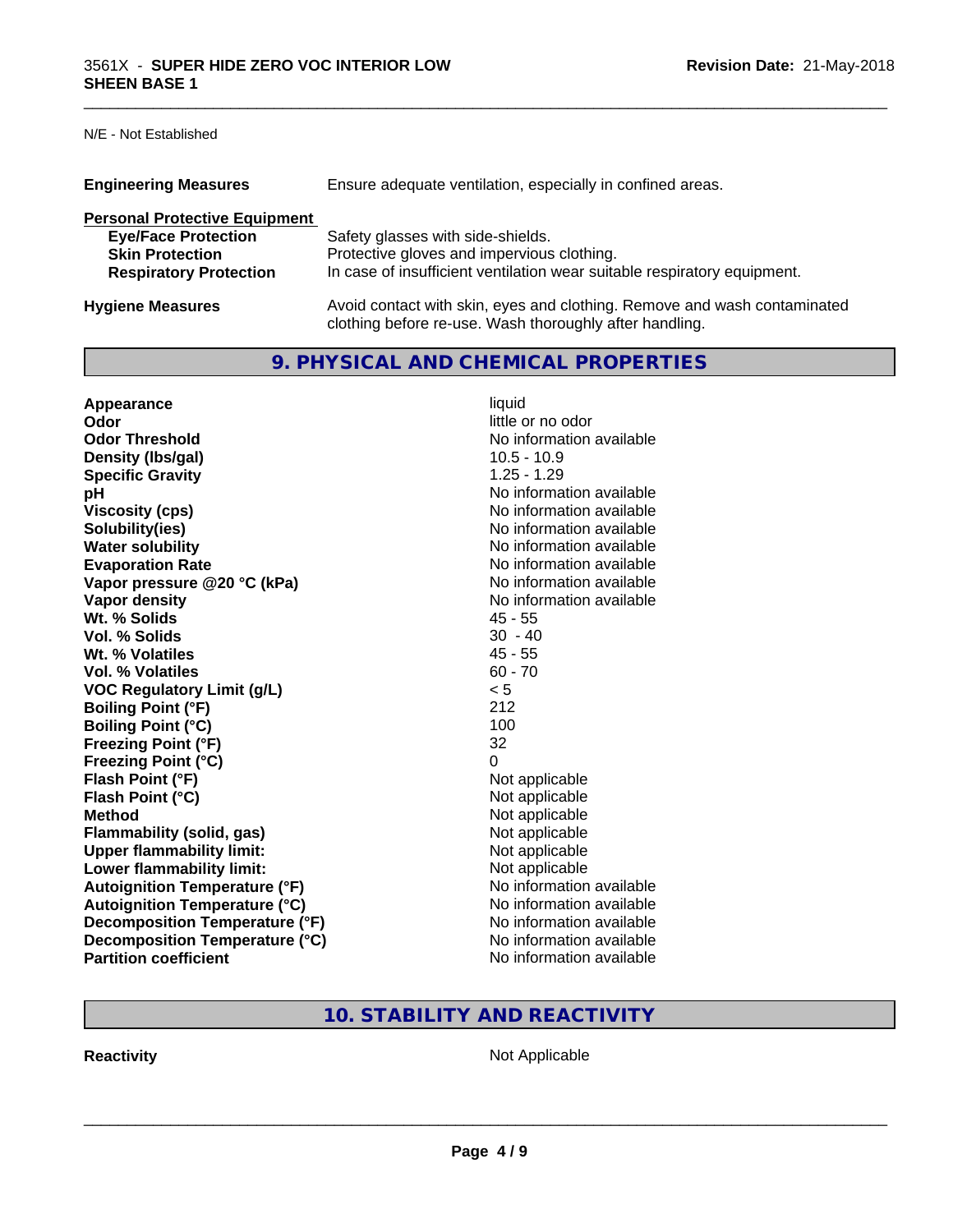| <b>Chemical Stability</b>               | Stable under normal conditions.          |
|-----------------------------------------|------------------------------------------|
| <b>Conditions to avoid</b>              | Prevent from freezing.                   |
| <b>Incompatible Materials</b>           | No materials to be especially mentioned. |
| <b>Hazardous Decomposition Products</b> | None under normal use.                   |
| Possibility of hazardous reactions      | None under normal conditions of use.     |

# **11. TOXICOLOGICAL INFORMATION**

\_\_\_\_\_\_\_\_\_\_\_\_\_\_\_\_\_\_\_\_\_\_\_\_\_\_\_\_\_\_\_\_\_\_\_\_\_\_\_\_\_\_\_\_\_\_\_\_\_\_\_\_\_\_\_\_\_\_\_\_\_\_\_\_\_\_\_\_\_\_\_\_\_\_\_\_\_\_\_\_\_\_\_\_\_\_\_\_\_\_\_\_\_

| <b>Product Information</b>               |                                                                                                                 |
|------------------------------------------|-----------------------------------------------------------------------------------------------------------------|
| Information on likely routes of exposure |                                                                                                                 |
| <b>Principal Routes of Exposure</b>      | Eye contact, skin contact and inhalation.                                                                       |
| <b>Acute Toxicity</b>                    |                                                                                                                 |
| <b>Product Information</b>               | No information available                                                                                        |
|                                          | Symptoms related to the physical, chemical and toxicological characteristics                                    |
| <b>Symptoms</b>                          | No information available                                                                                        |
|                                          | Delayed and immediate effects as well as chronic effects from short and long-term exposure                      |
| Eye contact                              | May cause slight irritation.                                                                                    |
| <b>Skin contact</b>                      | Substance may cause slight skin irritation. Prolonged or repeated contact may dry<br>skin and cause irritation. |
| <b>Inhalation</b>                        | May cause irritation of respiratory tract.                                                                      |
| Ingestion                                | Ingestion may cause gastrointestinal irritation, nausea, vomiting and diarrhea.                                 |
| <b>Sensitization</b>                     | No information available                                                                                        |
| <b>Neurological Effects</b>              | No information available.                                                                                       |
| <b>Mutagenic Effects</b>                 | No information available.                                                                                       |
| <b>Reproductive Effects</b>              | No information available.                                                                                       |
| <b>Developmental Effects</b>             | No information available.                                                                                       |
| <b>Target organ effects</b>              | No information available.                                                                                       |
| <b>STOT - single exposure</b>            | No information available.                                                                                       |
| <b>STOT - repeated exposure</b>          | No information available.                                                                                       |
| <b>Other adverse effects</b>             | No information available.                                                                                       |
| <b>Aspiration Hazard</b>                 | No information available                                                                                        |
| <b>Numerical measures of toxicity</b>    |                                                                                                                 |

**The following values are calculated based on chapter 3.1 of the GHS document**

| ATEmix (oral)                           | 6353 mg/kg |
|-----------------------------------------|------------|
| <b>ATEmix (dermal)</b>                  | 146354     |
| ATEmix (inhalation-dust/mist) 20.2 mg/L |            |

#### **Component Information**

Titanium dioxide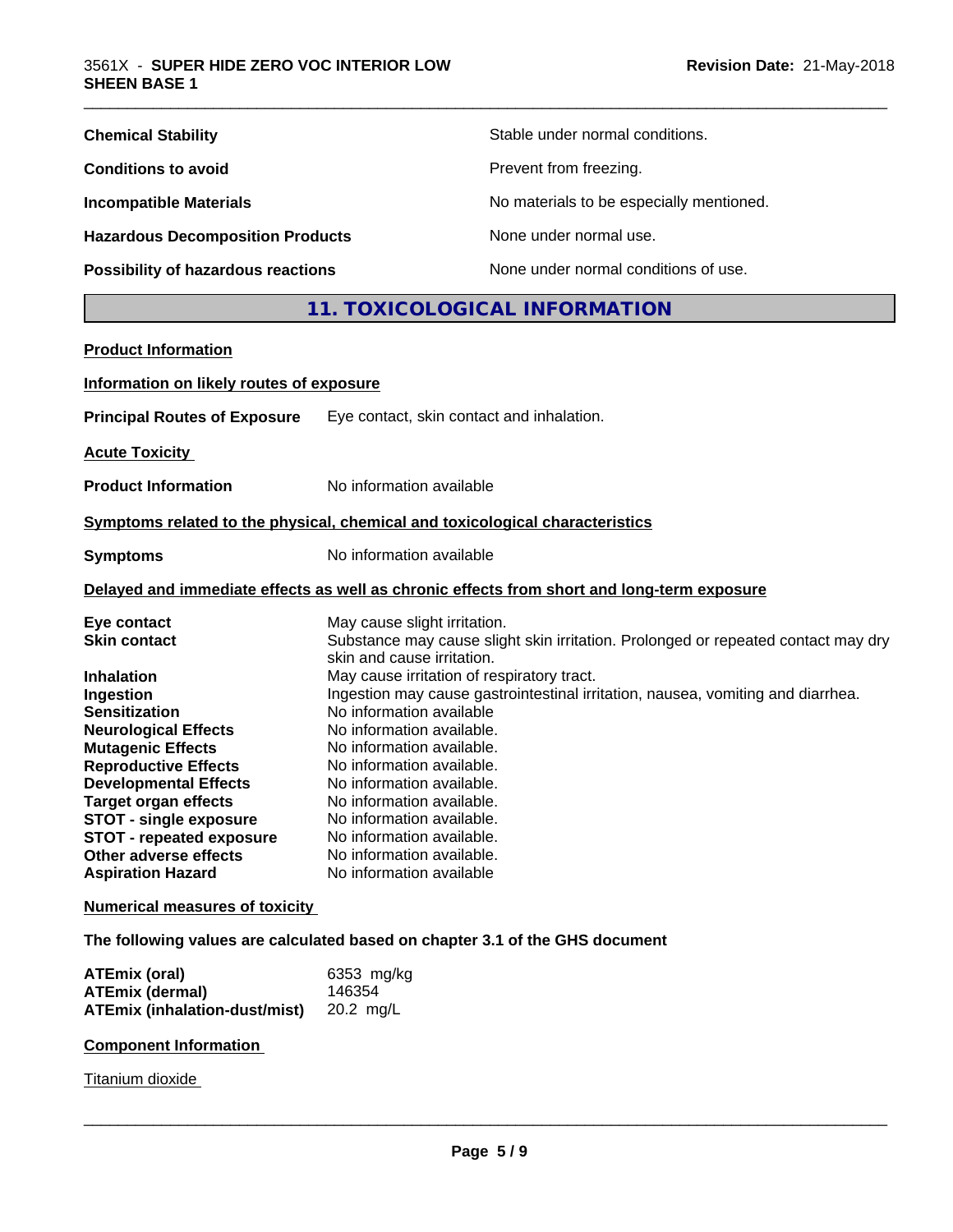#### 3561X - **SUPER HIDE ZERO VOC INTERIOR LOW SHEEN BASE 1**

LD50 Oral: > 10000 mg/kg (Rat) Barium sulfate LD50 Oral: > 5,000 g/kg (Rat) vendor data Silica, amorphous LD50 Oral: > 5000 mg/kg (Rat) LD50 Dermal: 2,000 mg/kg (Rabbit) LC50 Inhalation (Dust): > 2 mg/L Ammonia LC50 Inhalation (Vapor): 2000 ppm (Rat, 4 hr.)

#### **Carcinogenicity**

*The information below indicateswhether each agency has listed any ingredient as a carcinogen:.*

| <b>Chemical</b><br>name  | <b>IARC</b>                    | <b>NTP</b> | ດເ⊔∧<br>JJNP |
|--------------------------|--------------------------------|------------|--------------|
|                          | . .<br>2B<br>Human<br>Possible |            | Listed       |
| $-1$<br>ritanium dioxide | Carcinoɑen                     |            |              |

\_\_\_\_\_\_\_\_\_\_\_\_\_\_\_\_\_\_\_\_\_\_\_\_\_\_\_\_\_\_\_\_\_\_\_\_\_\_\_\_\_\_\_\_\_\_\_\_\_\_\_\_\_\_\_\_\_\_\_\_\_\_\_\_\_\_\_\_\_\_\_\_\_\_\_\_\_\_\_\_\_\_\_\_\_\_\_\_\_\_\_\_\_

• Although IARC has classified titanium dioxide as possibly carcinogenic to humans (2B), their summary concludes: "No significant exposure to titanium dioxide is thought to occur during the use of products in which titanium dioxide is bound to other materials, such as paint."

#### **Legend**

IARC - International Agency for Research on Cancer NTP - National Toxicity Program OSHA - Occupational Safety & Health Administration

**12. ECOLOGICAL INFORMATION**

#### **Ecotoxicity Effects**

The environmental impact of this product has not been fully investigated.

#### **Product Information**

#### **Acute Toxicity to Fish**

No information available

#### **Acute Toxicity to Aquatic Invertebrates**

No information available

#### **Acute Toxicity to Aquatic Plants**

No information available

#### **Persistence / Degradability**

No information available.

#### **Bioaccumulation**

There is no data for this product.

#### **Mobility in Environmental Media**

No information available.

#### **Ozone**

No information available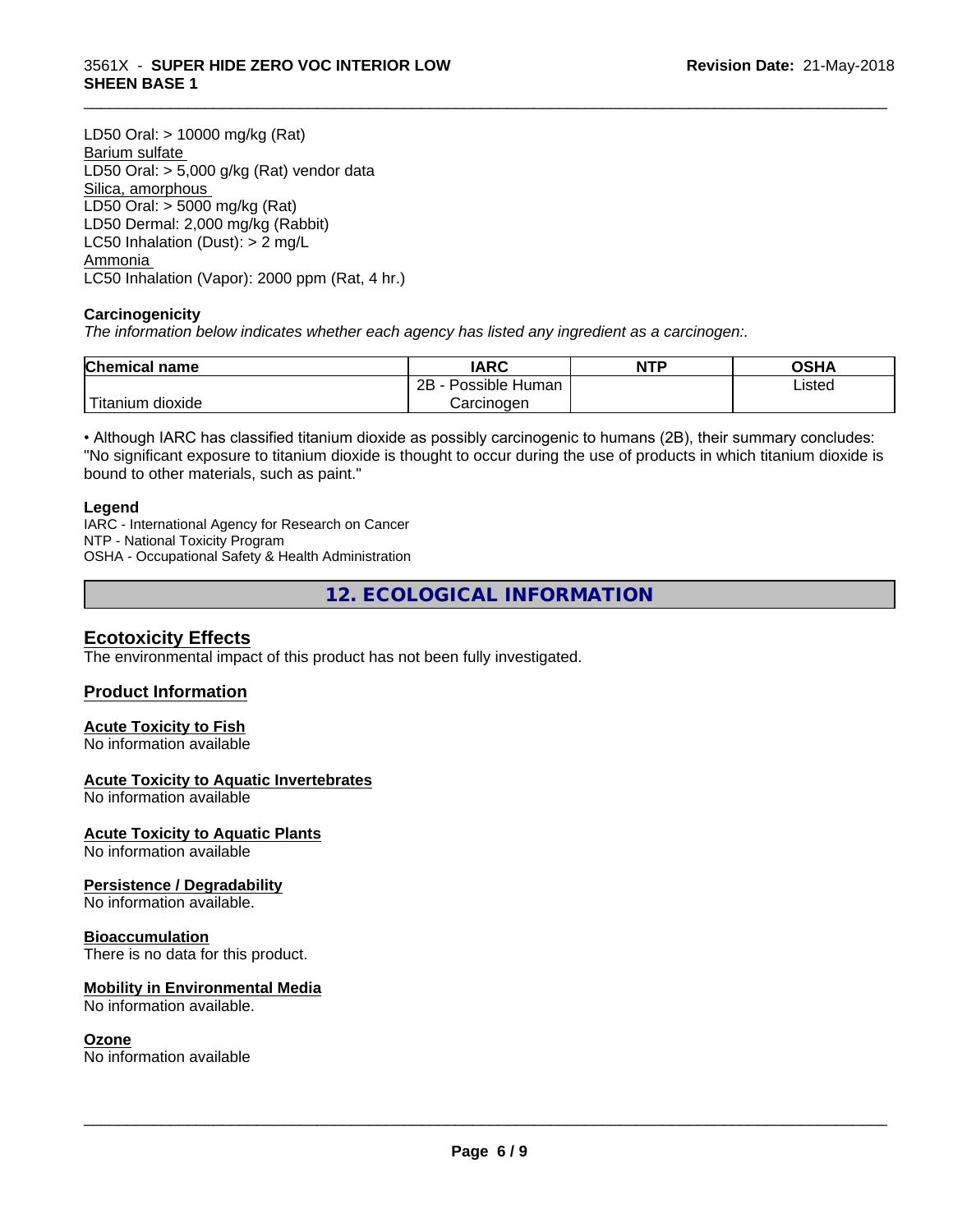#### **Component Information**

#### **Acute Toxicity to Fish**

#### Titanium dioxide

 $LC50:$  > 1000 mg/L (Fathead Minnow - 96 hr.)

#### **Acute Toxicity to Aquatic Invertebrates**

No information available

#### **Acute Toxicity to Aquatic Plants**

No information available

**13. DISPOSAL CONSIDERATIONS**

\_\_\_\_\_\_\_\_\_\_\_\_\_\_\_\_\_\_\_\_\_\_\_\_\_\_\_\_\_\_\_\_\_\_\_\_\_\_\_\_\_\_\_\_\_\_\_\_\_\_\_\_\_\_\_\_\_\_\_\_\_\_\_\_\_\_\_\_\_\_\_\_\_\_\_\_\_\_\_\_\_\_\_\_\_\_\_\_\_\_\_\_\_

| <b>Waste Disposal Method</b> | Dispose of in accordance with federal, state, and local regulations. Local<br>requirements may vary, consult your sanitation department or state-designated<br>environmental protection agency for more disposal options. |
|------------------------------|---------------------------------------------------------------------------------------------------------------------------------------------------------------------------------------------------------------------------|
|                              | 14. TRANSPORT INFORMATION                                                                                                                                                                                                 |
| <b>DOT</b>                   | Not regulated                                                                                                                                                                                                             |
| <b>ICAO/IATA</b>             | Not regulated                                                                                                                                                                                                             |
| <b>IMDG/IMO</b>              | Not regulated                                                                                                                                                                                                             |
|                              | <b>15. REGULATORY INFORMATION</b>                                                                                                                                                                                         |

#### **International Inventories**

| <b>TSCA: United States</b> | Yes - All components are listed or exempt. |
|----------------------------|--------------------------------------------|
| <b>DSL: Canada</b>         | Yes - All components are listed or exempt. |

# **Federal Regulations**

| SARA 311/312 hazardous categorization |    |  |
|---------------------------------------|----|--|
| Acute health hazard                   | Nο |  |
| Chronic Health Hazard                 | Nο |  |
| Fire hazard                           | No |  |
| Sudden release of pressure hazard     | No |  |
| Reactive Hazard                       | No |  |

#### **SARA 313**

Section 313 of Title III of the Superfund Amendments and Reauthorization Act of 1986 (SARA). This product contains a chemical or chemicals which are subject to the reporting requirements of the Act and Title 40 of the Code of Federal Regulations, Part 372: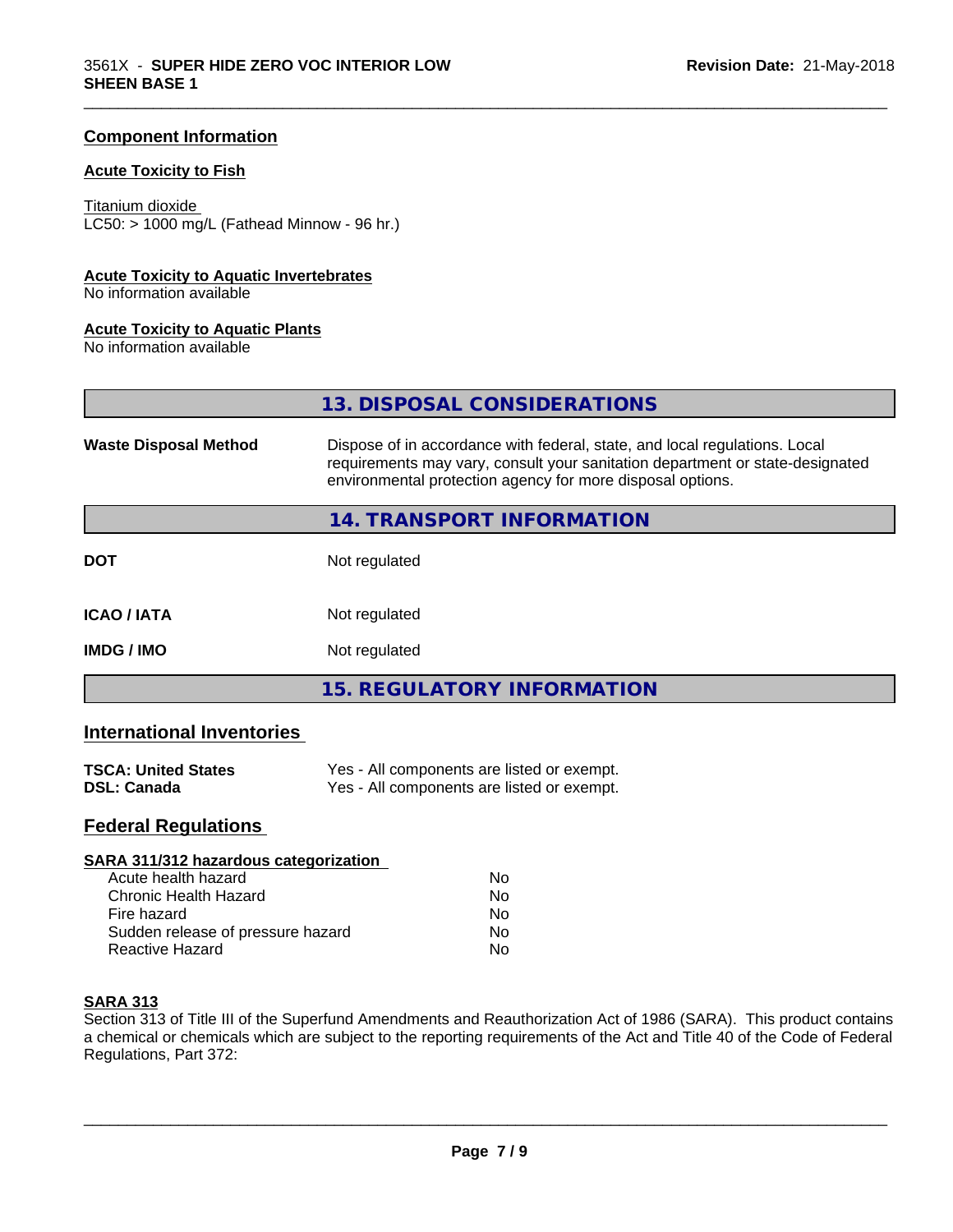| <b>Chemical name</b> | CAS No.   | Weight-% | <b>CERCLA/SARA 313</b><br>(de minimis concentration) |
|----------------------|-----------|----------|------------------------------------------------------|
| Barium sulfate       | 7727-43-7 | 10       |                                                      |

\_\_\_\_\_\_\_\_\_\_\_\_\_\_\_\_\_\_\_\_\_\_\_\_\_\_\_\_\_\_\_\_\_\_\_\_\_\_\_\_\_\_\_\_\_\_\_\_\_\_\_\_\_\_\_\_\_\_\_\_\_\_\_\_\_\_\_\_\_\_\_\_\_\_\_\_\_\_\_\_\_\_\_\_\_\_\_\_\_\_\_\_\_

#### **Clean Air Act,Section 112 Hazardous Air Pollutants (HAPs) (see 40 CFR 61)** This product contains the following HAPs:

*None*

# **US State Regulations**

#### **California Proposition 65**

**AVIMARNING:** Cancer and Reproductive Harm– www.P65warnings.ca.gov

#### **State Right-to-Know**

| <b>Chemical name</b> | <b>Massachusetts</b> | <b>New Jersey</b> | Pennsylvania |
|----------------------|----------------------|-------------------|--------------|
| Titanium dioxide     |                      |                   |              |
| Barium sulfate       |                      |                   |              |
| Limestone            |                      |                   |              |
| Silica, amorphous    |                      |                   |              |

#### **Legend**

X - Listed

# **16. OTHER INFORMATION**

| <u>HMIS</u> -                                                                      | Health: 1 | <b>Flammability: 0</b> | <b>Reactivity: 0</b> | $PPE: -$ |
|------------------------------------------------------------------------------------|-----------|------------------------|----------------------|----------|
| <b>HMIS Legend</b><br>0 - Minimal Hazard<br>1 - Slight Hazard<br>0 Moderate Horard |           |                        |                      |          |

- 2 Moderate Hazard
- 3 Serious Hazard
- 4 Severe Hazard
- **Chronic Hazard**

X - Consult your supervisor or S.O.P. for "Special" handling instructions.

*Note: The PPE rating has intentionally been left blank. Choose appropriate PPE that will protect employees from the hazards the material will present under the actual normal conditions of use.*

*Caution: HMISÒ ratings are based on a 0-4 rating scale, with 0 representing minimal hazards or risks, and 4 representing significant hazards or risks. Although HMISÒ ratings are not required on MSDSs under 29 CFR 1910.1200, the preparer, has chosen to provide them. HMISÒ ratings are to be used only in conjunction with a fully implemented HMISÒ program by workers who have received appropriate HMISÒ training. HMISÒ is a registered trade and service mark of the NPCA. HMISÒ materials may be purchased exclusively from J. J. Keller (800) 327-6868.*

 **WARNING!** If you scrape, sand, or remove old paint, you may release lead dust. LEAD IS TOXIC. EXPOSURE TO LEAD DUST CAN CAUSE SERIOUS ILLNESS, SUCH AS BRAIN DAMAGE, ESPECIALLY IN CHILDREN. PREGNANT WOMEN SHOULD ALSO AVOID EXPOSURE.Wear a NIOSH approved respirator to control lead